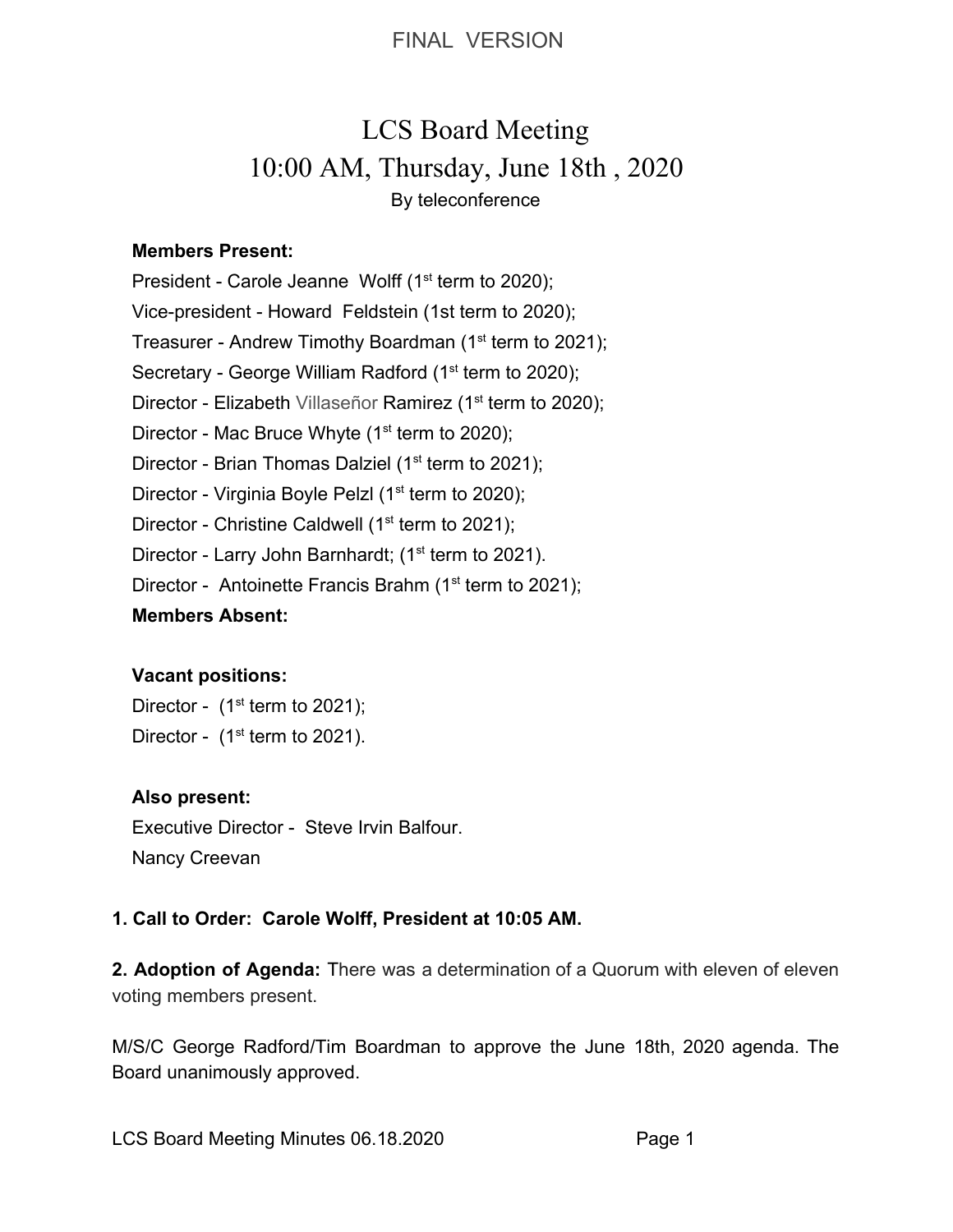## **3. President's Report: Carole Wolff**

Brian Dalziel was tasked with heading a team to plan the delayed 2020 LCS Annual General Meeting to be held August 20th , 2020 either on the LCS campus or online.

Carole Wolff asked members to reserve Aug24/25 for a Board retreat following the planned AGM.

#### **4. Secretary's Report:** George Radford

● **Approval of the May 21st, 2020 Minutes:** M/S/C Gin Pelzi /Howard Feldstein to approve the minutes of the May 21st, 2020 Board meeting. The Board unanimously approved. **Motion Carried.**

## **5. Executive Director's Report - June, 2020. Steven Balfour**

- The LCS released a new video to members recalling "memories" of the LCS.
- Steve held another meeting with staff to bring them up-to-date on plans for eventual reopening.
- The Volunteer Committee met to review training requirements for reopening.
- Marie, the manager from the Wilkes center will be brought to the main campus to supervise cleaning staff.
- Steve gave us an online paid classes update and relayed how the info on this is being relayed to membership. Warren Hardy Spanish is now being offered online to registered students. Other offering of paid spanish classes online and Hunter will be offering a Pottery class.
- Open Circle discussion on logistics of the transition regarding committee members, finance plan, strategy in place, outline of operation on campus, and donor base; 67 videos full rights and sharing past recordings. The Board requests that we have a legal document regarding their responsibilities for any liability prior to transition; finitos of their workers that they

let go; and list of assets given to LCS.

Motion was made that the Lake Chapala Society approved the taking over of Open Circle as an additional program with due diligence when the legal documentation has been completed. M/S/C xxxx/xxxx to approve taking over of Open Circle as an additional program with due diligence when the legal documentation has been completed. Discussion . Motion Carried.(George maybe you or Brian or Larry could work wordsmith on this motion.)

LCS Board Meeting Minutes 06.18.2020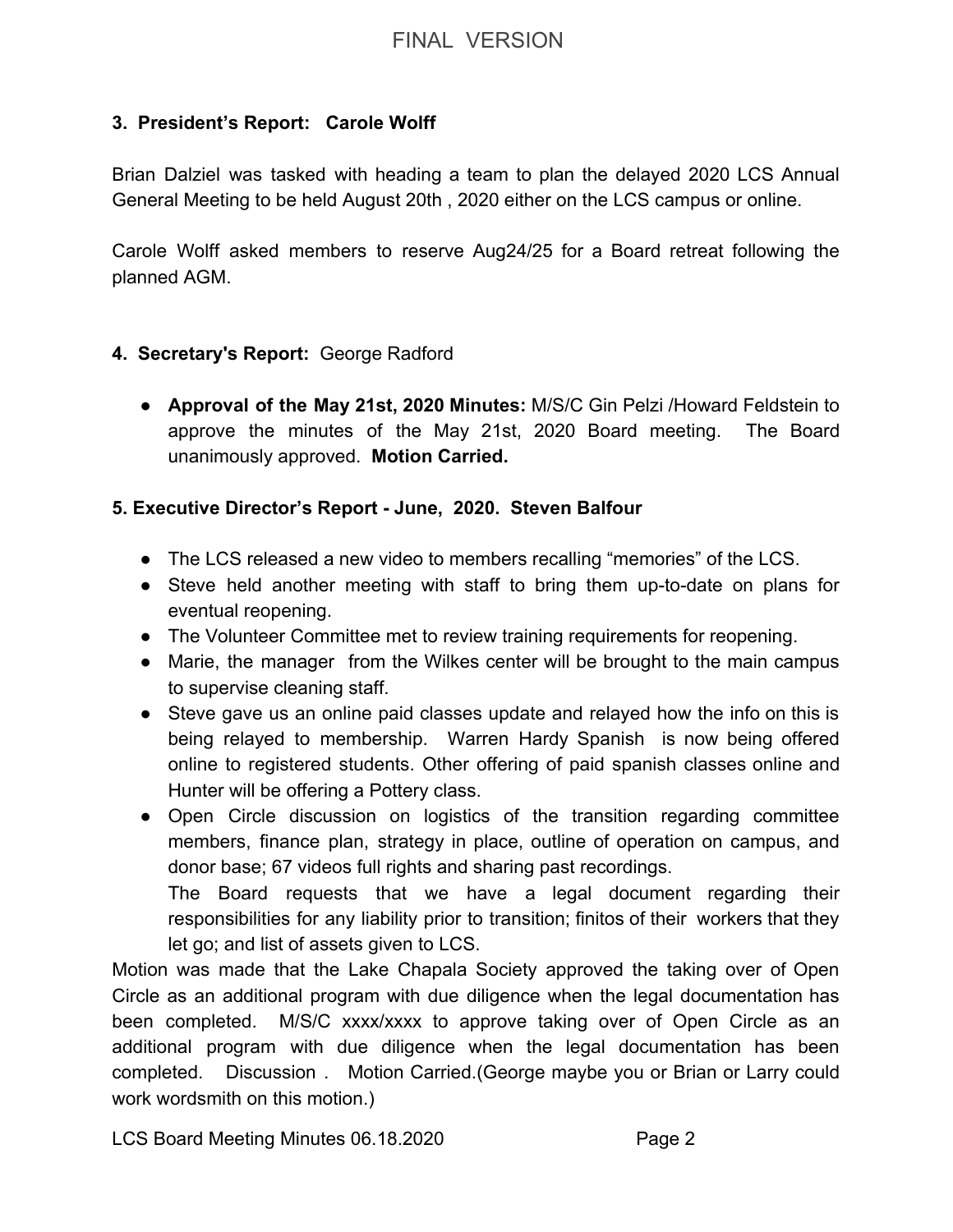#### **6. Treasurer's report:** Tim Boardman, Treasurer.

#### May

The appeals for donations continue to be successful and online membership renewals are doing better than I had expected ( probably because they are being included as a way to help LCS in the donations appeal). Show a surplus of \$306k for the month. Payroll under budget because of the 5 week issue outlined last month. Buildings /grounds includes \$25,000 janitorial supplies (pre-opening expenses).

#### Year to date

Because of the donations received, LCS is at break-even for the year. Unrestricted cash has now increased to \$1,100,808 peso, or close to 3 months payroll/reduced operating expenses.

M/S/C George Radford/Howard Feldstein to accept the June 2020 Treasurer's Board Report, Balance Sheet and other financial reports. Discussion. The Board unanimously approved. **Motion Carried.**

#### **7. Resolution to Censure LCS Member**

M/S by Gin Pelzi/George Radford to adopt the following resolution:

WHEREAS it is the policy of LCS that the facilities and grounds provide a congenial, respectful and safe environment for members and visitors;

WHEREAS LCS member Ann Houck exhibited disruptive and verbally abusive behavior at the LCS Holiday Fair on 23 November 2019;

NOW THEREFORE IT IS RESOLVED that LCS member Ann Houck is notified in writing that any similar disruptive behavior in the future will constitute grounds for expulsion from The Lake Chapala Society.

The Board unanimously approved. Motion Carried.

#### **8. Standing Committee Reports:**

LCS Board Meeting Minutes 06.18.2020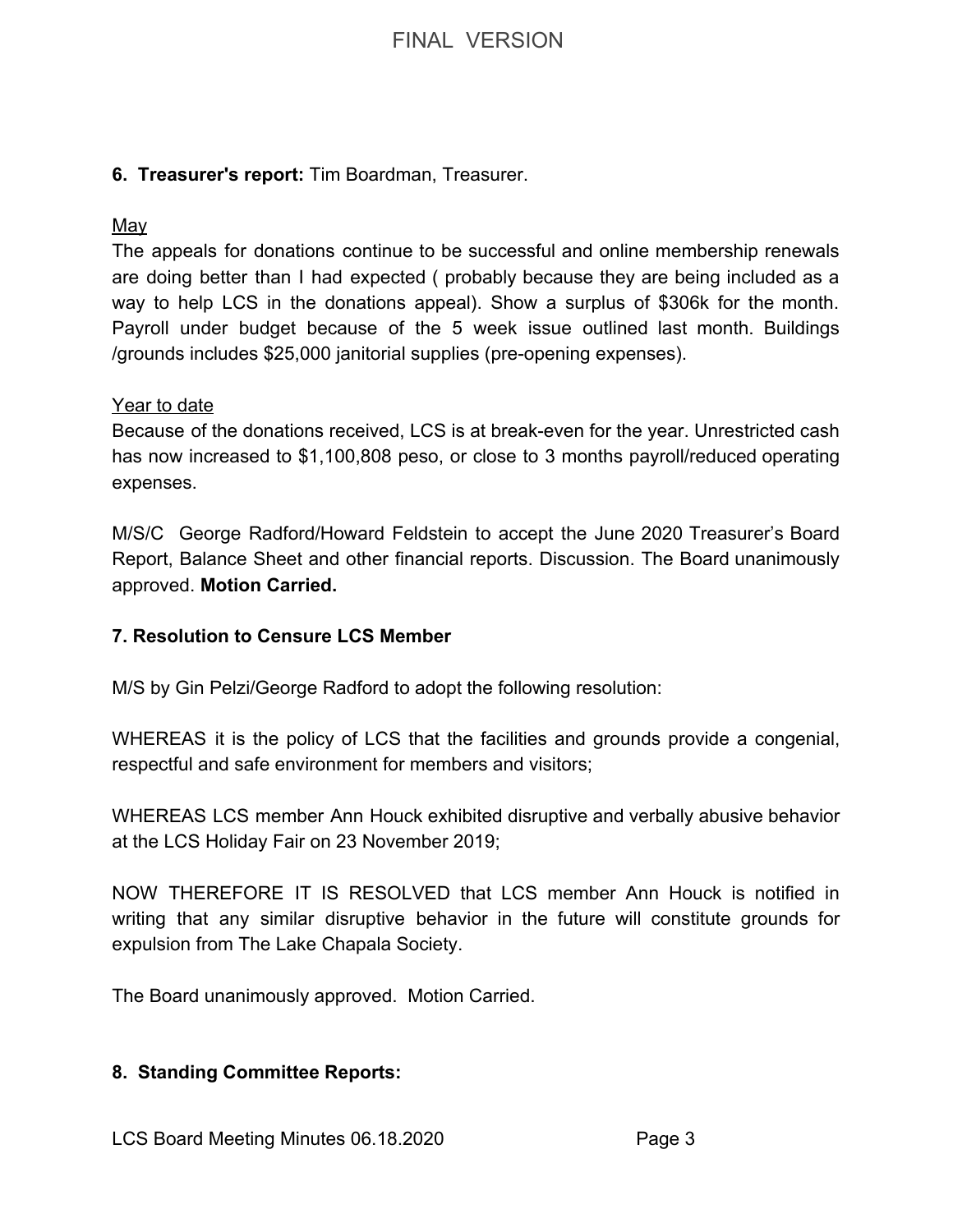● **Audit Committee**: Brian Dalziel, Chairperson.

Revisions were drafted to update LCS policies relating to political activities, religious expression and the display of obscene materials on LCS properties and at LCS events, as well as provisions that govern the use of LCS meeting facilities by outside groups. These proposals were circulated to Board members and the Executive Director for review and comment. Edits and revisions are complete and the final policy documents are ready for adoption.

M/S/C George Radford/Tim Boardman to adopt revised policies and procedures pertaining to political activities, religious expression, obscenity, and the use of LCS facilities by outside groups. The Board unanimously approved. Motion Carried.

- ● **Campus Committee:** Howard Feldstein, Chairperson.
	- $\triangleright$  Howard has received an appraisal of the Molinari property at approximately \$3000 thousand USD.
	- $\triangleright$  Waiting on Architects to come in with and estimate on the Children's Arts Center.
	- $\geq$  Bequest Property where LCS is one of the benefactors Howard and Steve are working on the logistics and are considering bringing in Spencer to assist. Concern on the time frame logistics that might create a problem if not dealt with soon.
- **Community Committee:** Larry Barnhardt. Chairperson.

No report this month.

● **Program Committee**: Mac Whyte, Chairperson

Mac reported the focus of the committee at present is developing processes for the recruitment, orientation, and training for instructors, facilitators, and other personnel;

Another effort is to explore online learning potential for LCS.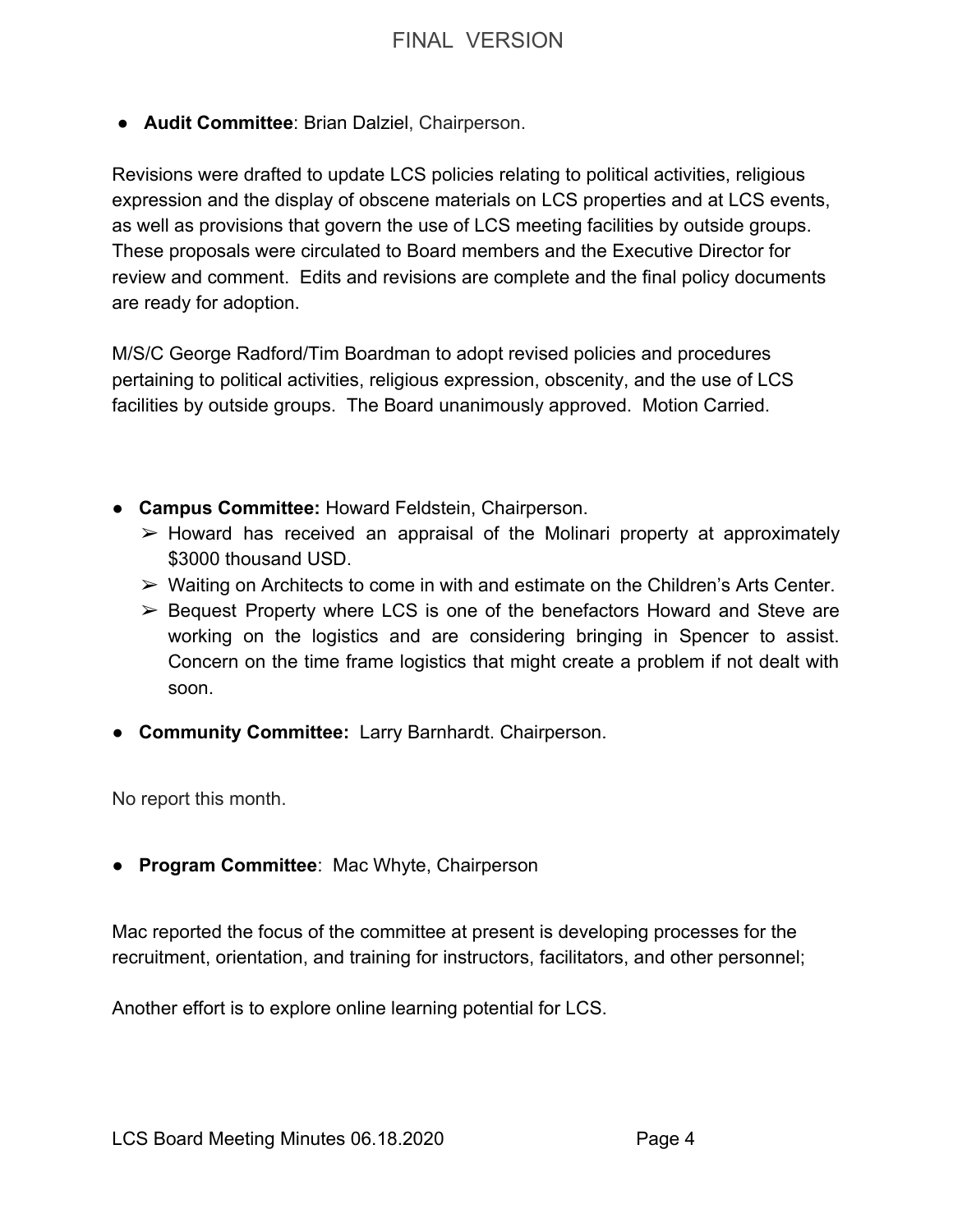- **Fund) Development Committee** George Radford, Chairperson.
	- $\geq$  Annual Giving: May 30: 895,340 Pesos.
	- $\triangleright$  Software Progress Steve continues working on point of sale software and Tim is working on improving credit card payment processing transactions.
	- $\triangleright$  Class Revenue is being considered on line and Steve is working on this.
	- $\triangleright$  Membership and Marketing see the ad-hoc committee #12 below.

**9. Ad Hoc Capital Campaign Committee:** Steve Balfour. No report this month.

#### **10. Ad Hoc LCS 2.0 Project Management Committee:** Brian Dalziel, Chairperson.

No report this month.

#### **11. Ad hoc Committee for C-19 Planning George Radford**

The team continues to meet weekly to review financial status and develop plans for the gradual reopening of the LCS Campus.

#### **12. Ad hoc Committee for Membership Renewals George Radford**

The team meets weekly to develop an email and phone campaign to reach lapsed members to encourage renewal. The program will launch in July.

#### **13. Ongoing activities**

The successful Reaching Out Program continues to check on the safety of local residents.

#### **14. Old Business:**

● Revised Rental Agreement due to some conflicts in LCS responsibility to a constituent vs the renter if there is a liability of service render. Steve is working.

LCS Board Meeting Minutes 06.18.2020